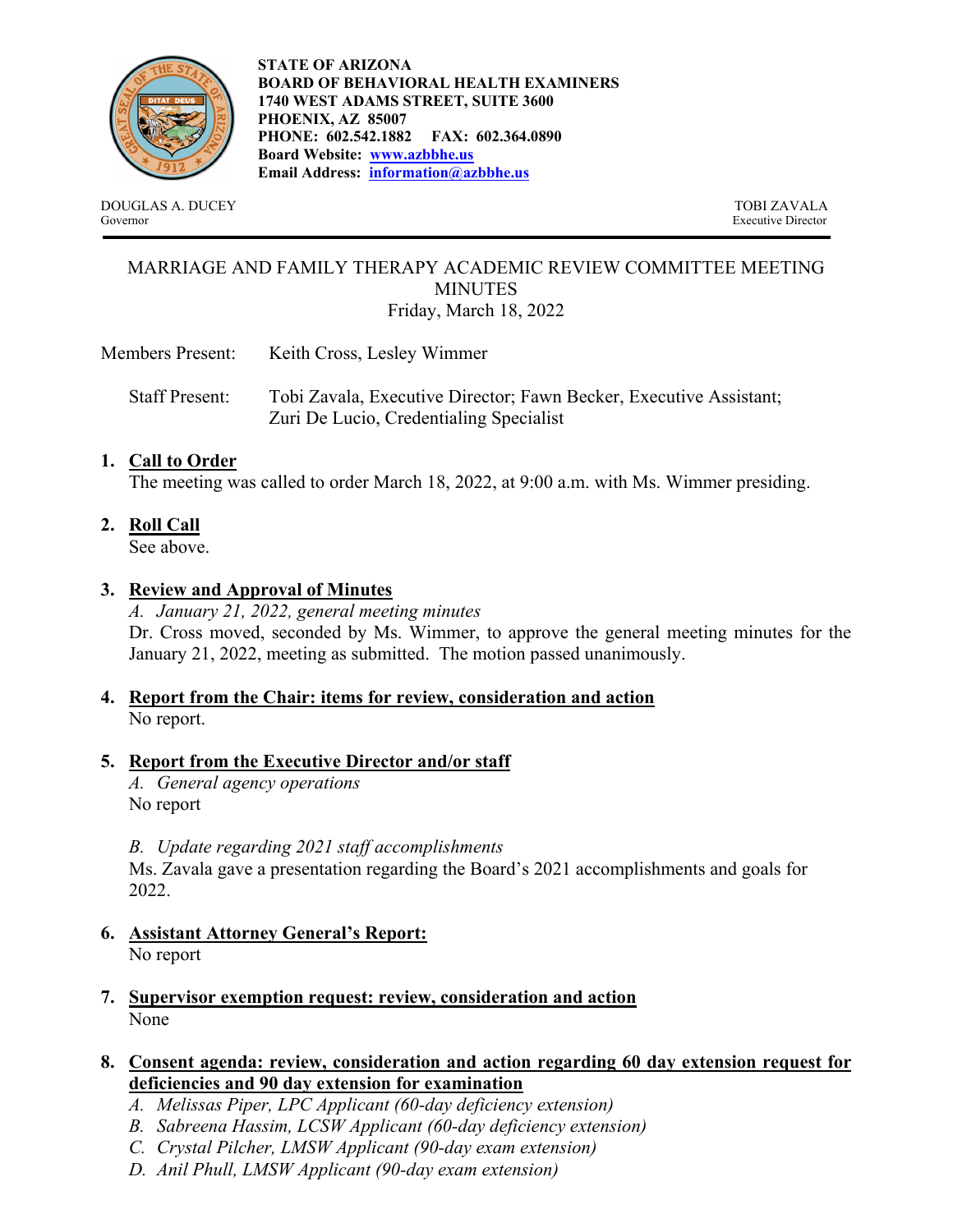Ms. Wimmer moved, seconded by Dr. Cross, to approve the consent agenda as presented. The motion passed unanimously.

### **9. Exam accommodation and/or 90-day waiver request: review, consideration and action**  None

### **10. Applications for licensure: review, consideration and action**

*A. Review, consideration, and possible action regarding applications for licensure* 

Ms. Wimmer moved, seconded by Dr. Cross, to recommend to approve the following 3 individuals as Licensed Marriage and Family Therapists. The motion passed unanimously.

Amanda Loback Crystal Bowman Kasey Carpenter

Ms. Wimmer moved, seconded by Dr. Cross, to recommend Elisa Garcia as Licensed Marriage and Family Therapist upon receipt of the Board's favorable disposition of the background investigation. The motion passed unanimously.

Ms. Wimmer moved, seconded by Dr. Cross, to recommend to approve Billy Jetland as a Licensed Associate Marriage and Family Therapist upon receipt of a passing score on the required exam. The motion passed unanimously.

Ms. Wimmer moved, seconded by Dr. Cross, to recommend to the Board to deny Detrial Williams and Mackenzy Barnfield based on their failure to establish that they meet minimum licensure requirements. The motion passed unanimously.

The committee requested additional information on the following applications:

Deborah Dewalt Chanelle Johnson Hayley Lambertus

*B. Appeals*  None

#### **11. Applications for educational programs: review, consideration and action**  None

**12. Future agenda items** 

None

## **13. Call for public comment**

No one was present to respond to the call for public comment.

#### **14. Establishment of future meeting dates**

The next regular meeting is scheduled for Friday, May 20, 2022, at 9:00 a.m., at 1740 West Adams St., Board Room C, Phoenix, AZ 85007.

## **15. Adjournment**

Dr. Cross moved, seconded by Ms. Wimmer, to adjourn. The motion passed unanimously and the meeting was adjourned at 11:57 a.m.